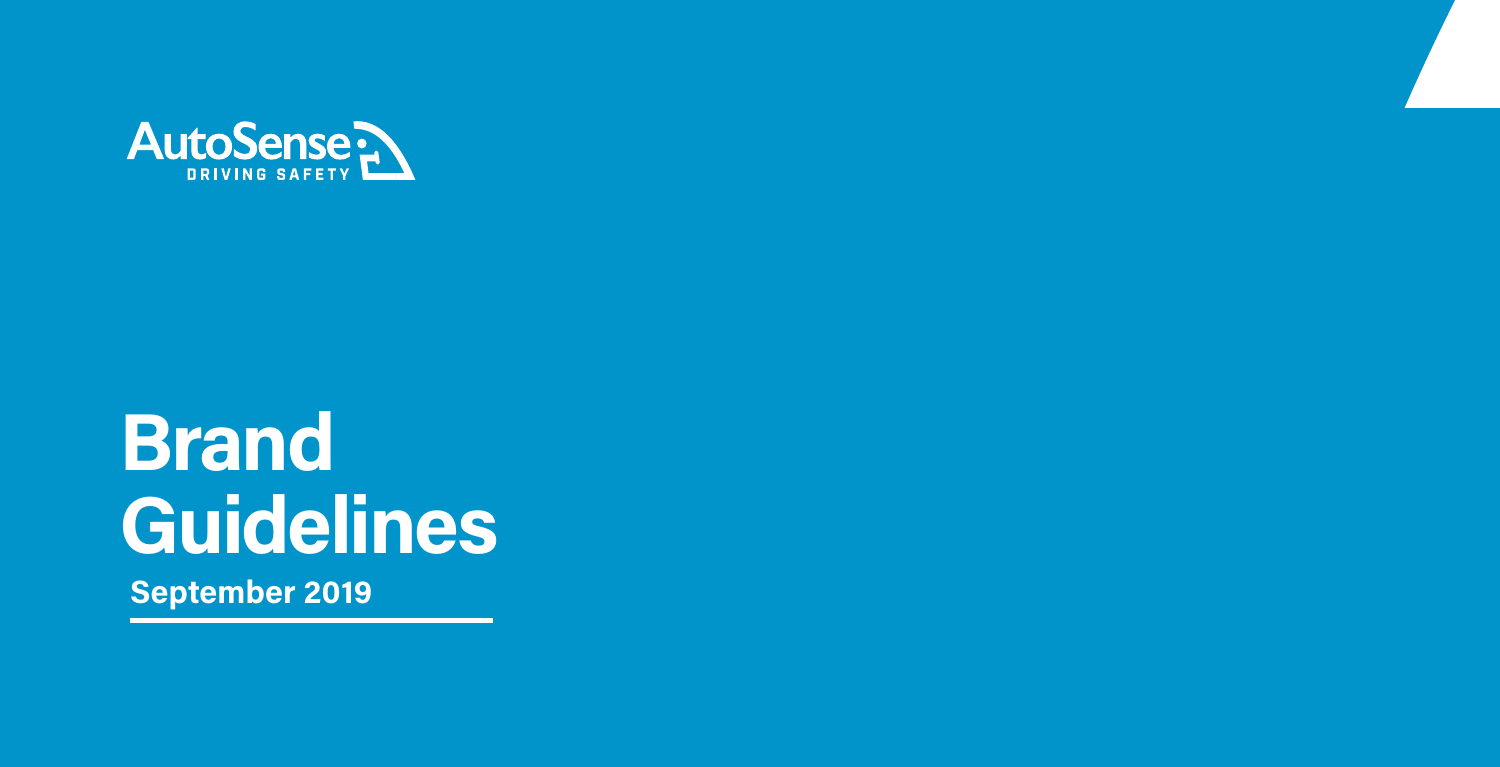#### **A. Master Logo**

This is the master logo that should be used across primary brand applications, such as, website, social media, video and print material. It is essential to the success of the brand that the logo always be applied with care and respect in every application.

#### **B. Sub-Brand Logo**

AutoSense Learn is an e-learning prodcut that sits under the master brand and should only be used across this product line. In all other instances the AutoSense master logo should be used

**A.**

# AutoSense



**B.**

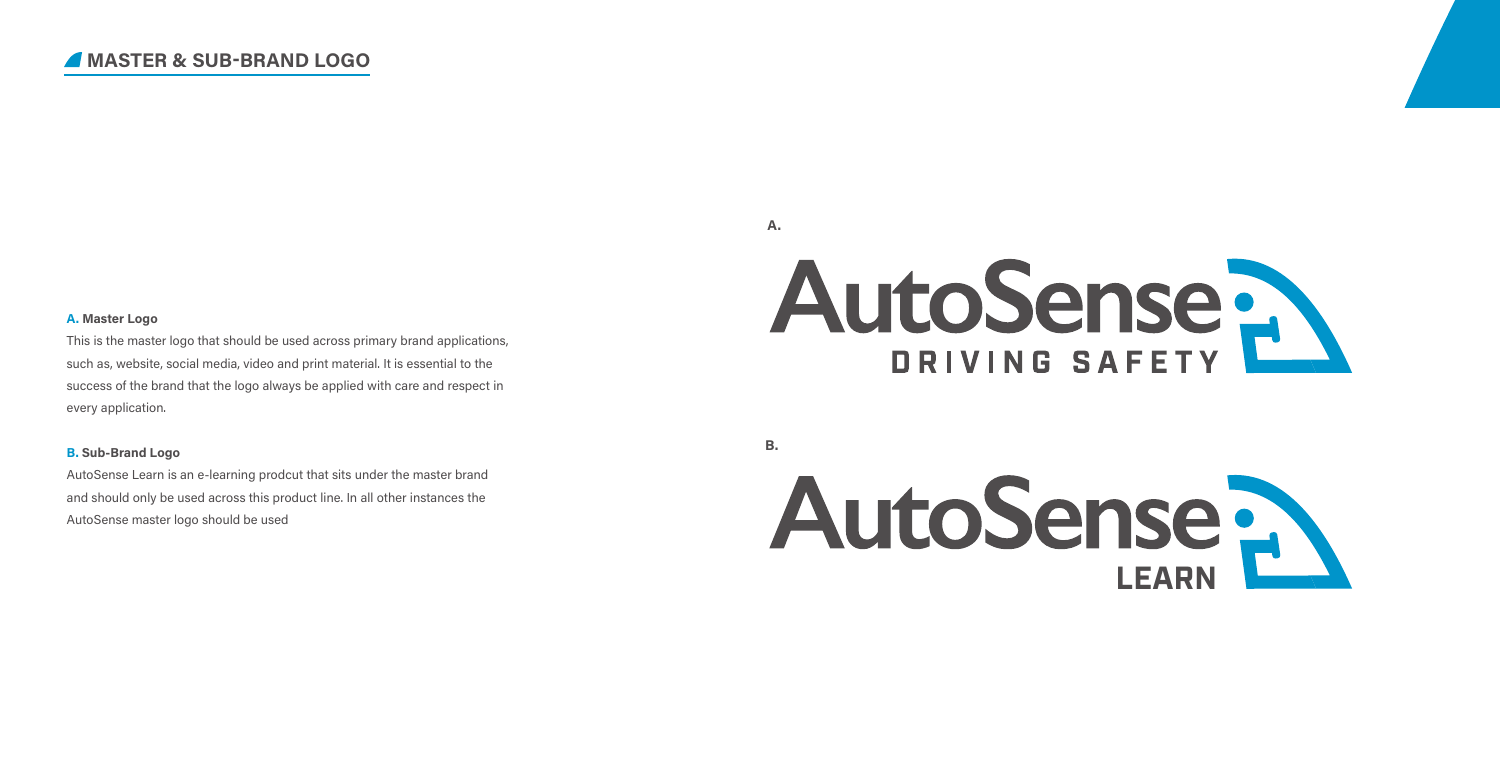





CMYK 100. 20. 10. 0 RGB 0. 149. 218 HEX #0095DA

#### **A. Master Brand & Sub-Brand Colour Palette**

PMS Cool Grey 11 CMYK 66. 57. 52. 29 RGB 85. 86. 90 HEX #55565A

The AutoSense corporate palette consists of AutoSense blue. AutoSense blue is the core of our brand identity and should appear whenever possible for users to immediately identify our brand. Various shades of cool gray can be used to add texture and depth to text, backgrounds.

> PMS Cool Grey 4 CMYK 12. 8. 9. 23 RGB 187. 188. 188 HEX #BBBCBC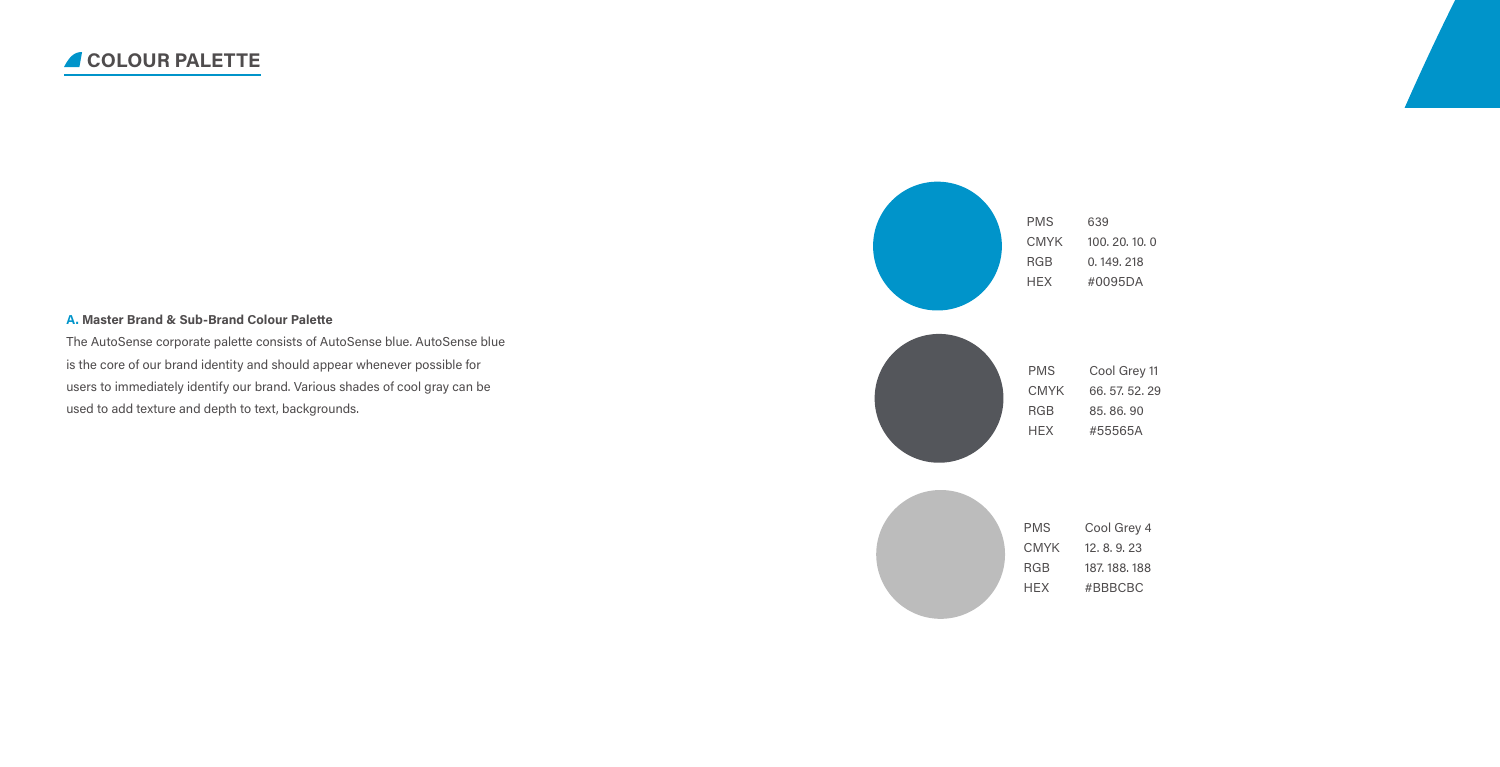Minimum size - 40px high on screen (6mm) in print



#### **CLEAR SPACE & MINIMUM SIZE**

**A.** The minimum clear space is measured by the vertical height of the letter 'A'. The minimum clear space of 'A' should always be applied. Try to maximize clear space whenever possible.

**B.** The minimum size of the logo is 40px high on screen and 6mm in print. In special circumstances, smaller sizes for print may be necessary (e.g. on event merchandise). In such cases, legibility should always be your top priority.



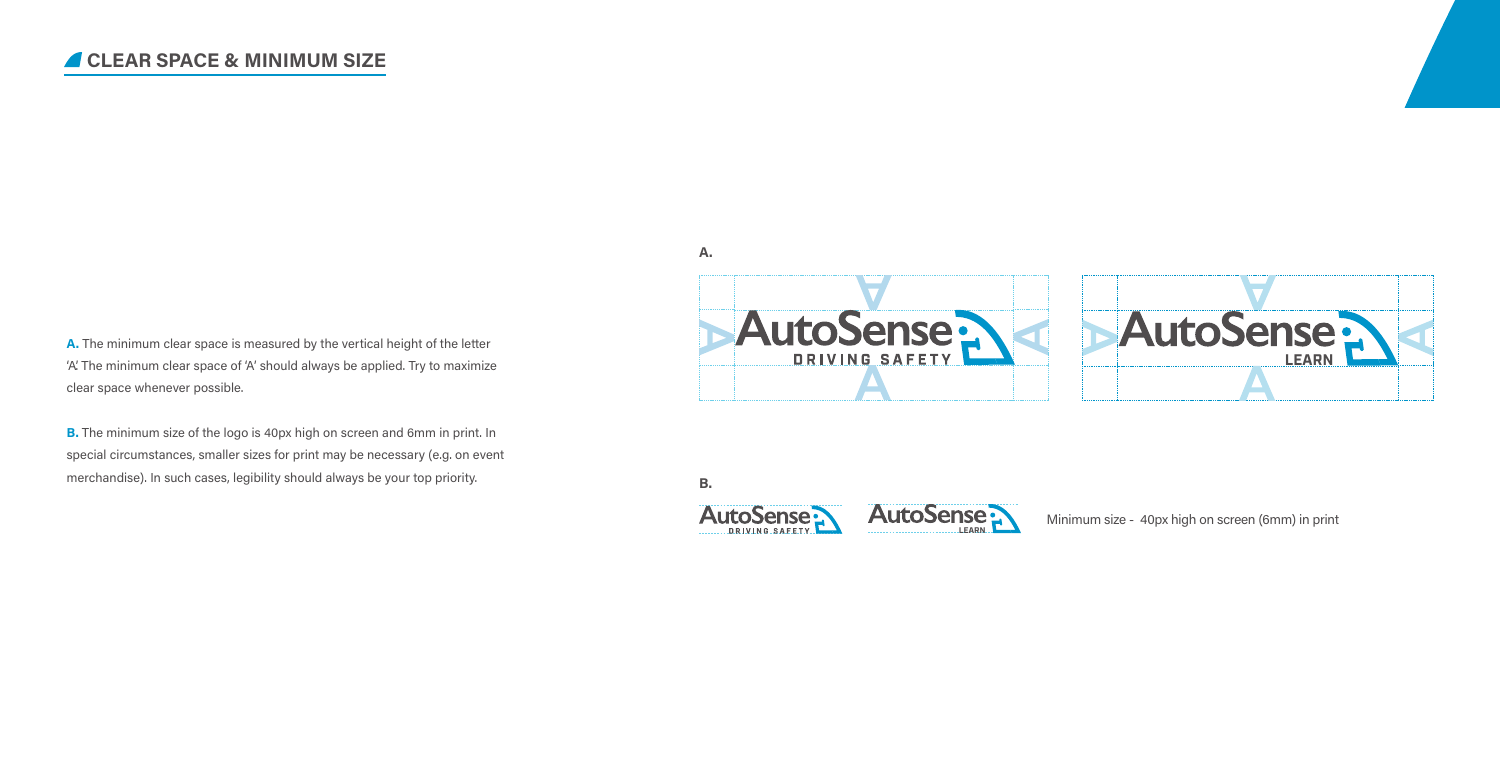

#### **The Driver Symbol**

The AutoSense "the driver" symbol can be used on its own when the Full logo is not necessary or in cases where the brand name is already displayed in plain text. For example, the symbol could be used as a profile picture on instagram or facebook since the user name will be adjacent to it in plain text.





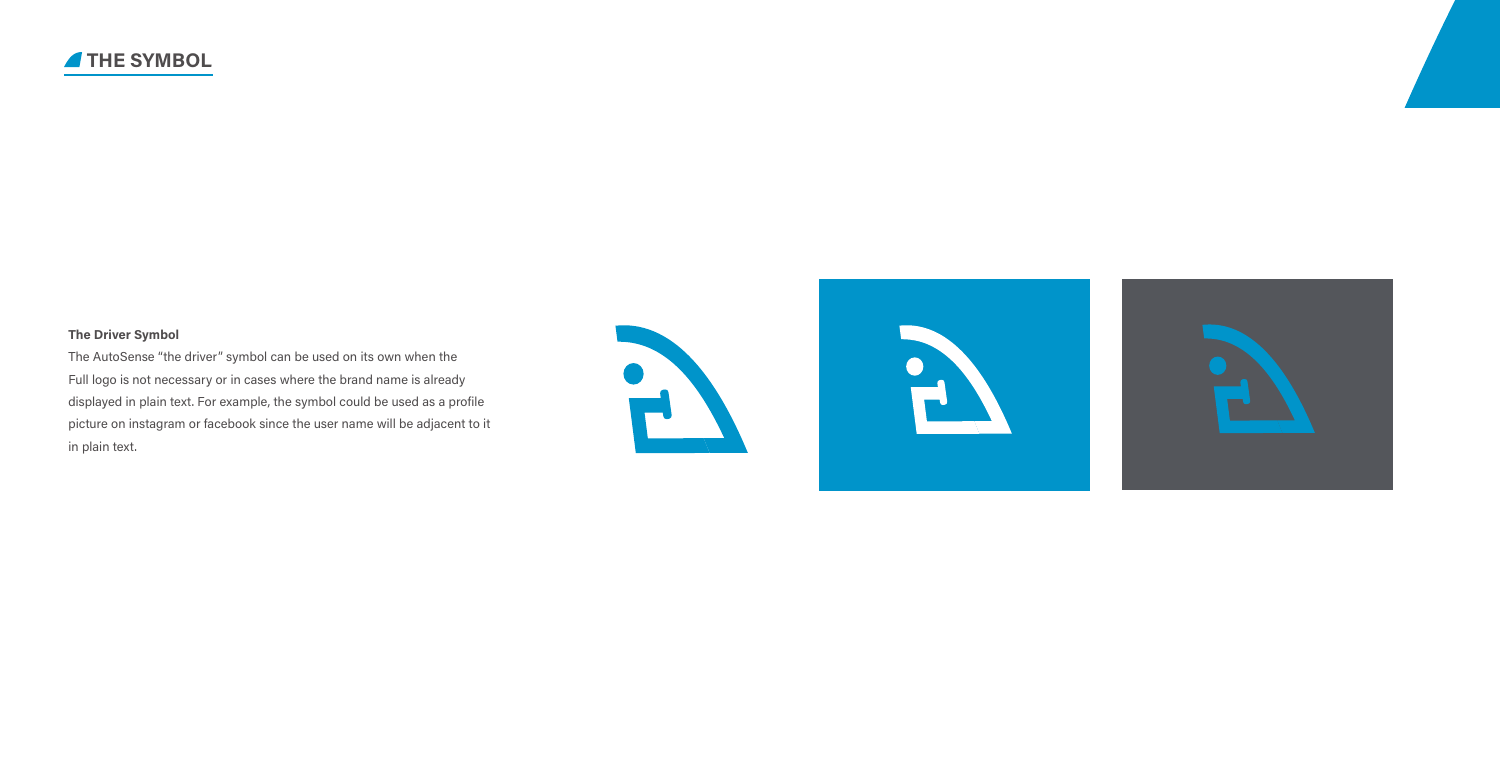

**B.**

**C.**



#### **COLOUR USAGE**



**A.** Ideally the full colour logo is to be used on a white background for maximum impact and clarity.

**B.** The full colour logo will not perform well on photography and various background colours. In those cases, the one colour logo should be used. The one colour logo should only be used on suitable photographs and colours within the AutoSense colour palette. **C.** On a soild dark colour or photo, the AutoSense blue can be applied to "the driver" symbol.







**A.**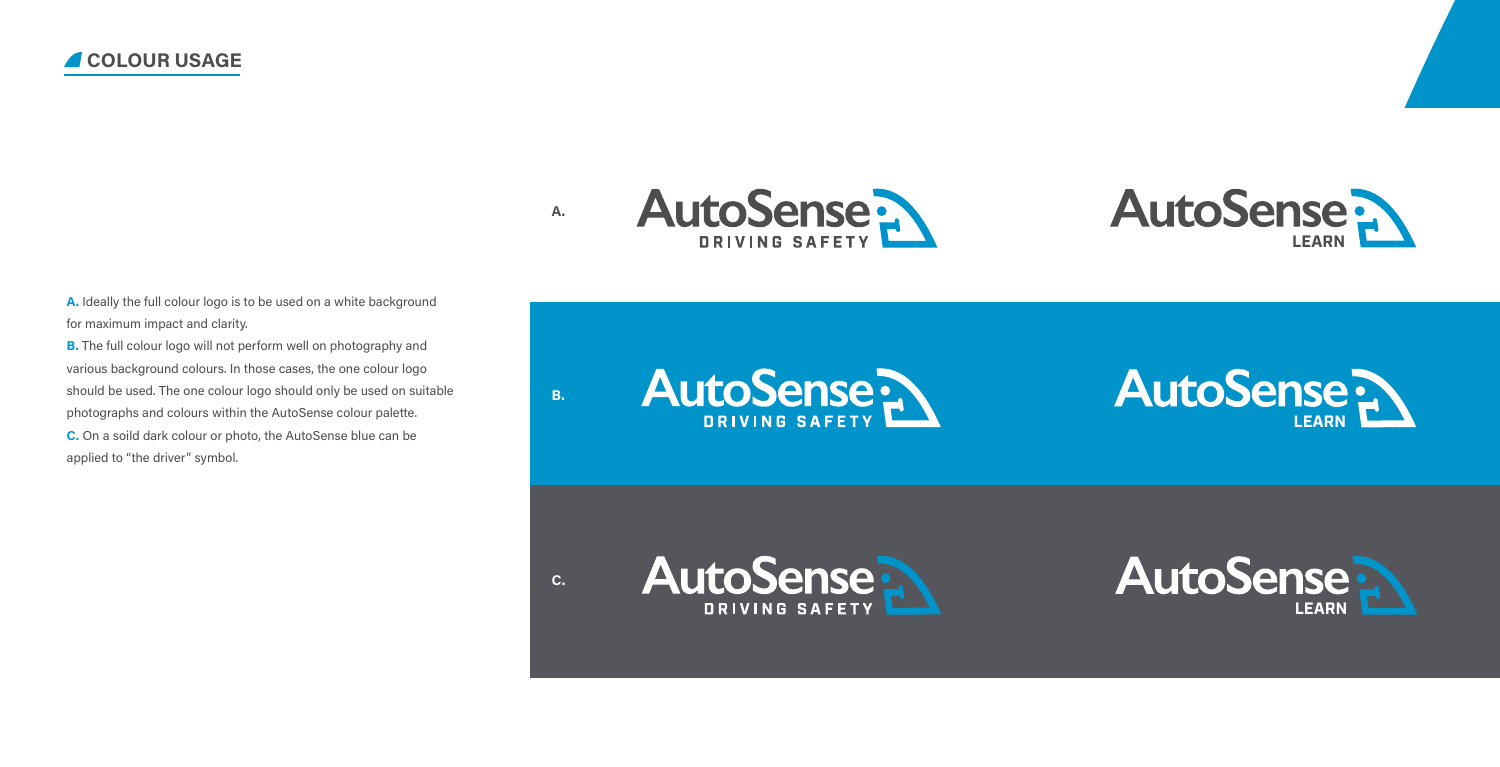There are a couple of ways the logo an be used on photographic backgrounds, but each option should be exercised with care, making sure the logo and type aren't obstructed by the image.

### AutoSense? **LEARN**

## AutoSense

**DU BENER** 

In most cases you can use either a solid white type with "the driver" symbol accented with an Autosense primary colour **(A)** or a soild white logo **(B)**, with a transparent overly using an Autosense primary colour.

#### **TIPS:**

1: Avoid busy images with too much detail 2: Photos with shallow depths-of-field work best 3; Apply a darker transparent overlay on an image helps to make the text more readable.

**A. B.**

**A. B.**



Images can be found @ www.pexels.com/search/transport/

## AutoSense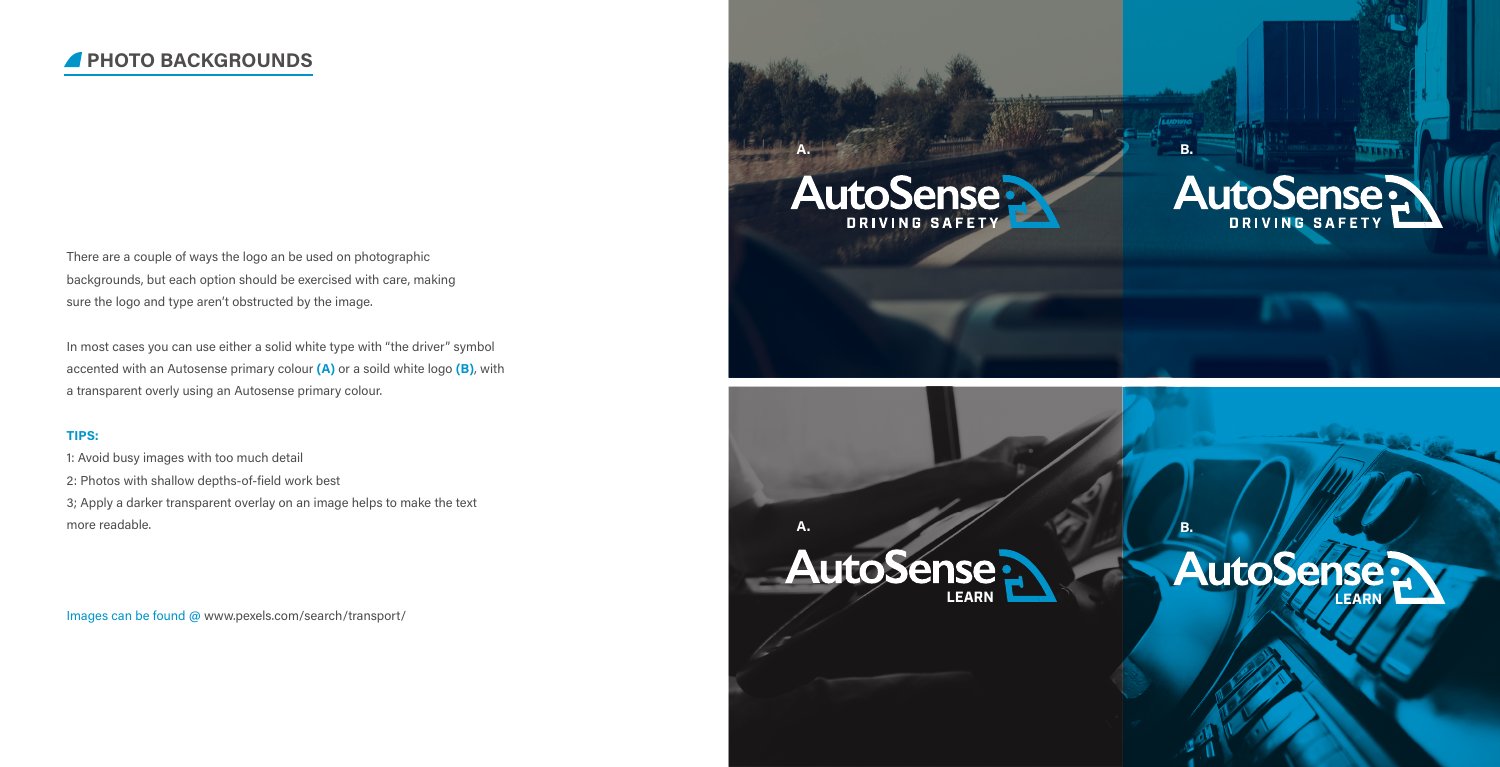

Word templates.<br>Word templates. **abcdefghijklmnopqrstuvwxyz**<br>
abcdefghijklmnopqrstuvwxyz **ABCDEFGHIJKLMNOPQRSTUVWXYZ \*/=+-{}%\$@!?123456789**

#### **A. Primary type family**

 is AutoSense primary type family and should be used whenever possible to communicate key brand messages in headlines and display copy. It's available in multiple weights, complete with italics

#### **B. Secondary type family**

Arial is an alternate typeface when Acumin Pro is not available or embeddable, such as when distributing PowerPoint, Keynote or

## **ABCDEFGHIJKLMNOPQRSTUVWXYZ \*/=+-{}%\$@!?123456789**



**A. B.**